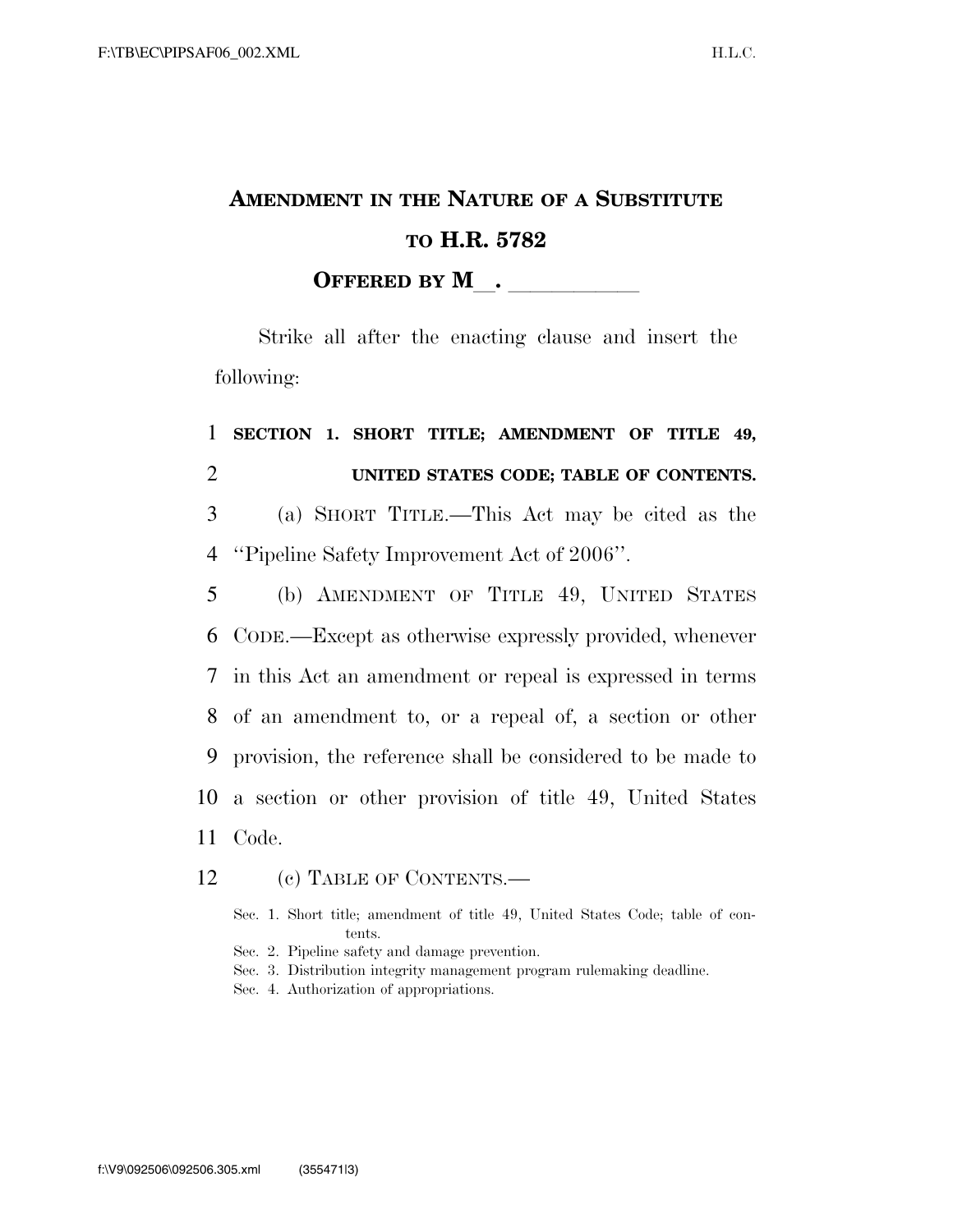$\mathfrak{D}$ 

#### **SEC. 2. PIPELINE SAFETY AND DAMAGE PREVENTION.**

 (a) ONE CALL CIVIL ENFORCEMENT.—(1) Section 60114 is amended by adding at the end the following new subsection:

 ''(d) PROHIBITION.—A person who engages in demo-lition, excavation, tunneling, or construction—

 $7 \t\t\t\t\t''(1)$  may not engage in such demolition, exca- vation, tunneling, or construction activity in a State that has adopted a one-call notification system with- out first using that system to establish the location of underground facilities in the demolition, exca-vation, tunneling, or construction area;

13 ''(2) may not engage in such demolition, exca- vation, tunneling, or construction activity in dis- regard of location information or markings estab- lished by a pipeline facility operator pursuant to subsection (b);

 ''(3) may not fail to take reasonable steps to ensure safe demolition, excavation, tunneling, or con-struction to prevent damage to a pipeline; and

21 ''(4) if the person damages, or becomes aware of damage to, a pipeline facility and such damage may endanger life or cause serious bodily harm or damage to property, may not fail to promptly report the damage to the owner or operator of the facility and, if the damage results in the escape of any flam-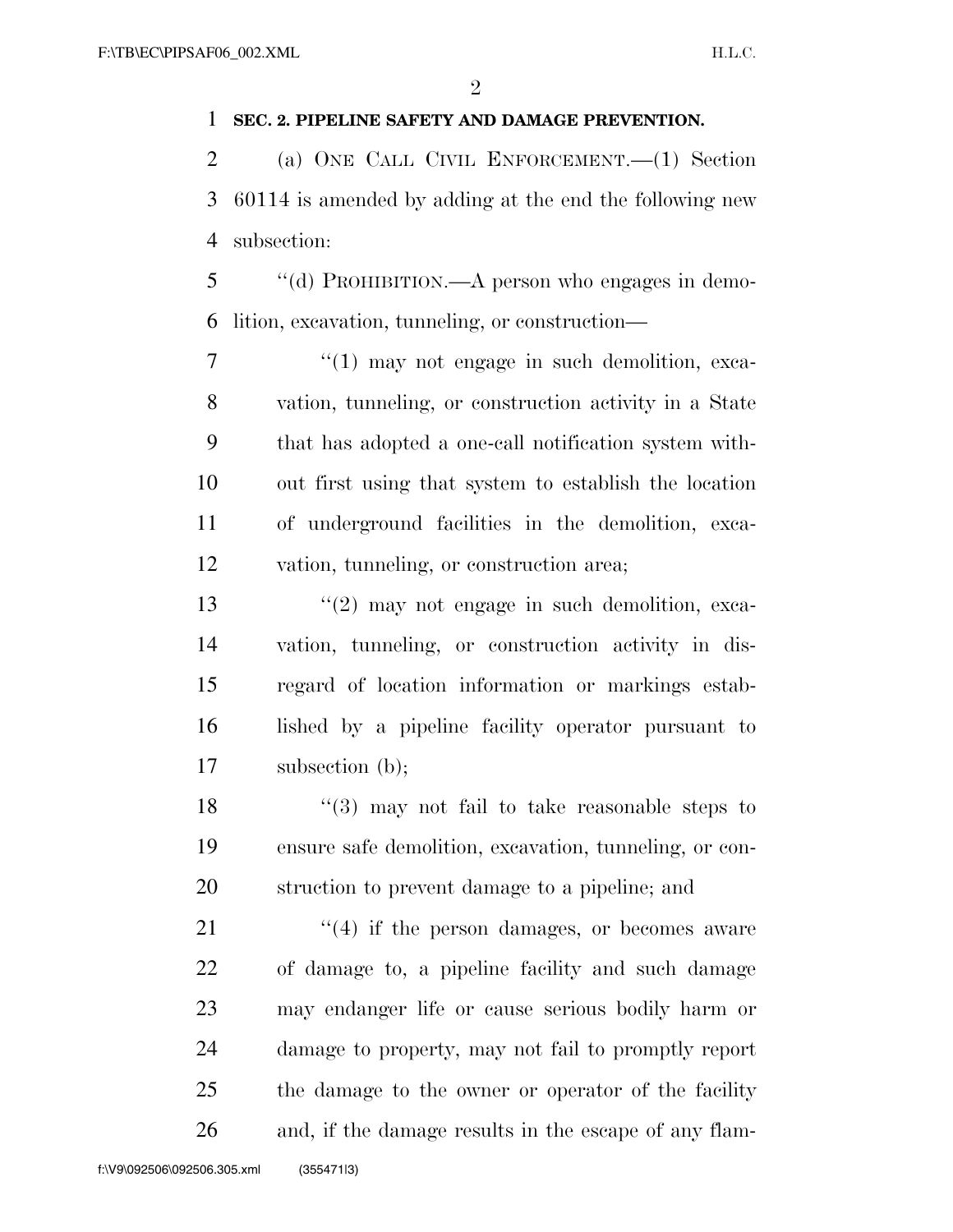mable, toxic, or corrosive gas or liquid, may not fail to promptly report to other appropriate authorities by calling the 911 emergency telephone number.

 ''(e) LIMITATION.—The Secretary may not conduct an enforcement proceeding under subsection (d) within the boundaries of a State that has the authority to impose penalties described in section 60134(b)(7) against persons who violate that State's damage prevention laws, unless the Secretary has determined that the State's enforcement is inadequate to protect safety, consistent with this chap-ter.''.

12 (2) Section  $60122(a)(1)$  is amended by striking ''60114(b)'' and inserting ''60114(b) or (d)''.

 (b) STATE DAMAGE PREVENTION PROGRAMS.—(1) Section 60105(b)(4) is amended to read as follows:

 $\mathcal{L}(4)$  is encouraging and promoting the estab- lishment of a program designed to prevent damage by demolition, excavation, tunneling, or construction activity to the pipeline facilities to which the certifi- cation applies that subjects persons who violate the applicable requirements of that program to civil pen- alties and other enforcement actions that are sub- stantially the same as are provided under this chap- ter, and addresses the elements in section 60134(b);''.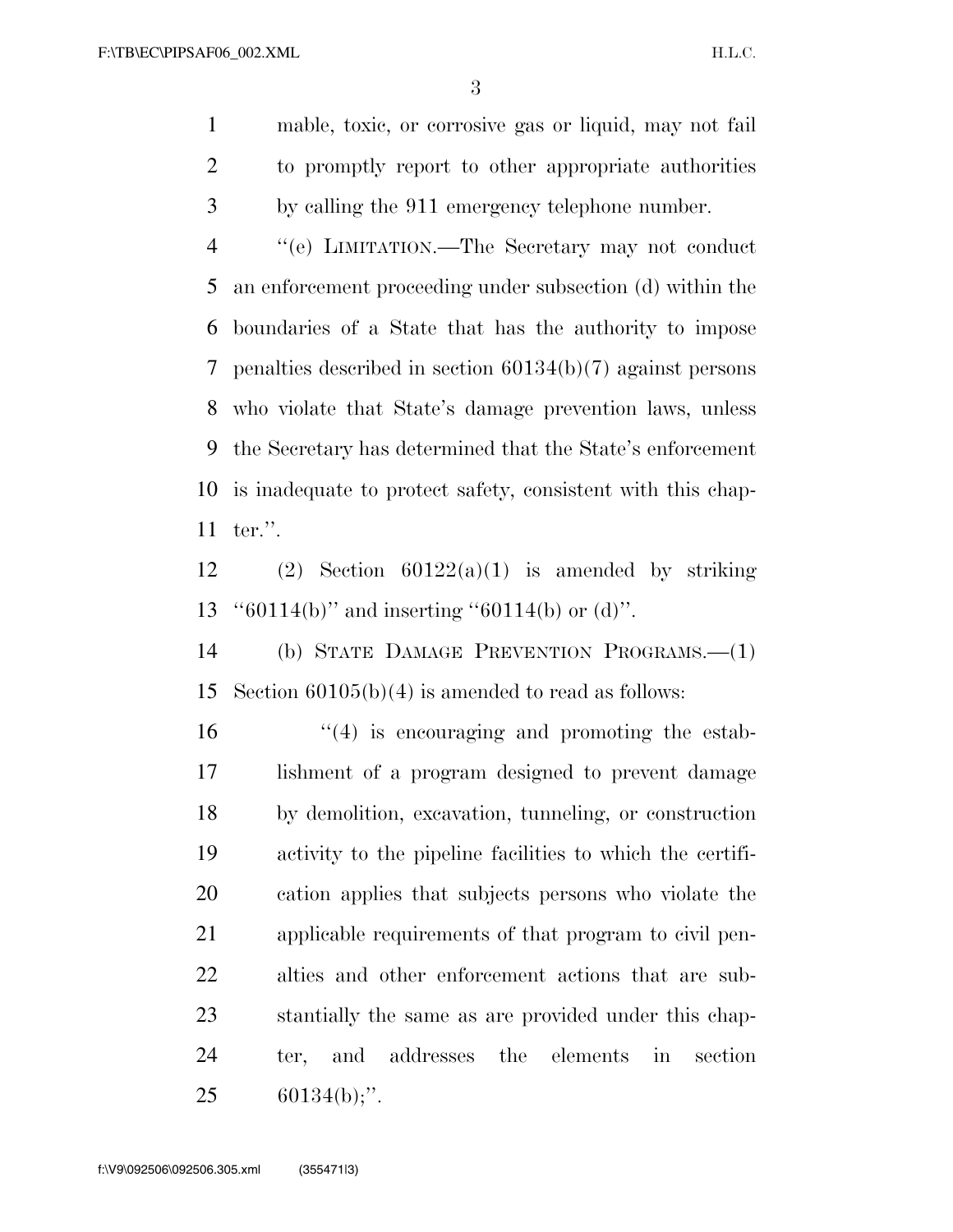| $\mathbf{1}$   | $(2)$ Chapter 601 is amended by adding at the end            |
|----------------|--------------------------------------------------------------|
| 2              | the following new section:                                   |
| 3              | "§60134. State damage prevention programs                    |
| $\overline{4}$ | "(a) ELIGIBILITY.—A State authority (including a             |
| 5              | municipality if the agreement under section $60106(a)$ or    |
| 6              | (b) applies to intrastate gas pipeline transportation) shall |
| 7              | be eligible for a grant under this section only if—          |
| 8              | $\cdot\cdot(1)$ it has an annual certification under section |
| 9              | $60105$ or an agreement under section $60106$ ; and          |
| 10             | $\lq(2)$ either—                                             |
| 11             | "(A) it is from a State that has an effec-                   |
| 12             | tive damage prevention program that meets the                |
| 13             | requirements of subsection (b); or                           |
| 14             | $\lq\lq$ ) it demonstrates that it has made sub-             |
| 15             | stantial progress toward establishing such a                 |
| 16             | program, and that such program will meet the                 |
| 17             | requirements of subsection (b).                              |
| 18             | "(b) DAMAGE PREVENTION PROGRAM ELEMENTS.                     |
| 19             | An effective damage prevention program includes the fol-     |
| 20             | lowing elements:                                             |
| 21             | $\lq(1)$ Participation by operators, excavators, and         |
| 22             | other stakeholders in the development and imple-             |
| 23             | mentation of methods for establishing and maintain-          |
| 24             | ing effective communications among stakeholders              |
| 25             | from receipt of a notification of demolition, exca-          |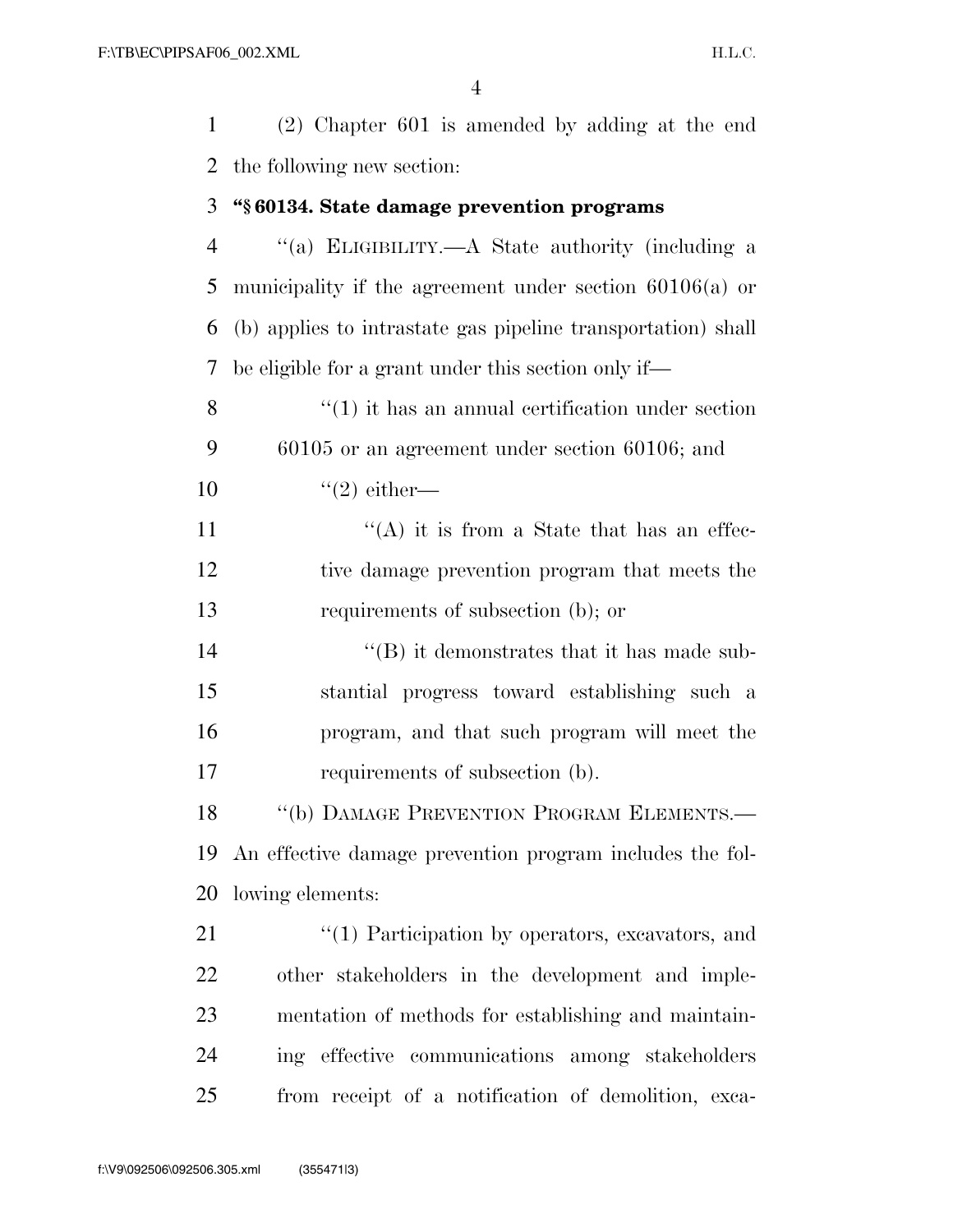| $\mathbf{1}$   | vation, tunneling, or construction until successful             |
|----------------|-----------------------------------------------------------------|
| $\overline{2}$ | completion of the demolition, excavation, tunneling,            |
| 3              | or construction, as appropriate.                                |
| $\overline{4}$ | $\lq(2)$ A process for fostering and ensuring the               |
| 5              | support and partnership of stakeholders, including              |
| 6              | excavators, operators, locators, designers, and local           |
| 7              | government in all phases of the program.                        |
| 8              | $\lq(3)$ A process for reviewing the adequacy of a              |
| 9              | pipeline operator's internal performance measures               |
| 10             | regarding persons performing locating services and              |
| 11             | quality assurance programs.                                     |
| 12             | $\lq(4)$ Participation by operators, excavators, the            |
| 13             | one-call center, the enforcing agency, and other                |
| 14             | stakeholders in the development and implementation              |
| 15             | of effective training programs for the employees of             |
| 16             | operators, excavators, and locators.                            |
| 17             | $\lq(5)$ A process for fostering and ensuring active            |
| 18             | participation by all stakeholders in public education           |
| 19             | for damage prevention activities.                               |
| 20             | $\cdot\cdot\cdot$ (6) A process for resolving disputes that de- |
| 21             | fines the State authority's role as a partner and               |
| 22             | facilitator to resolve issues.                                  |
| 23             | $\lq(7)$ Enforcement of State damage prevention                 |
| 24             | laws and regulations for all aspects of the demoli-             |
| 25             | tion, excavation, tunneling, or construction process,           |
|                |                                                                 |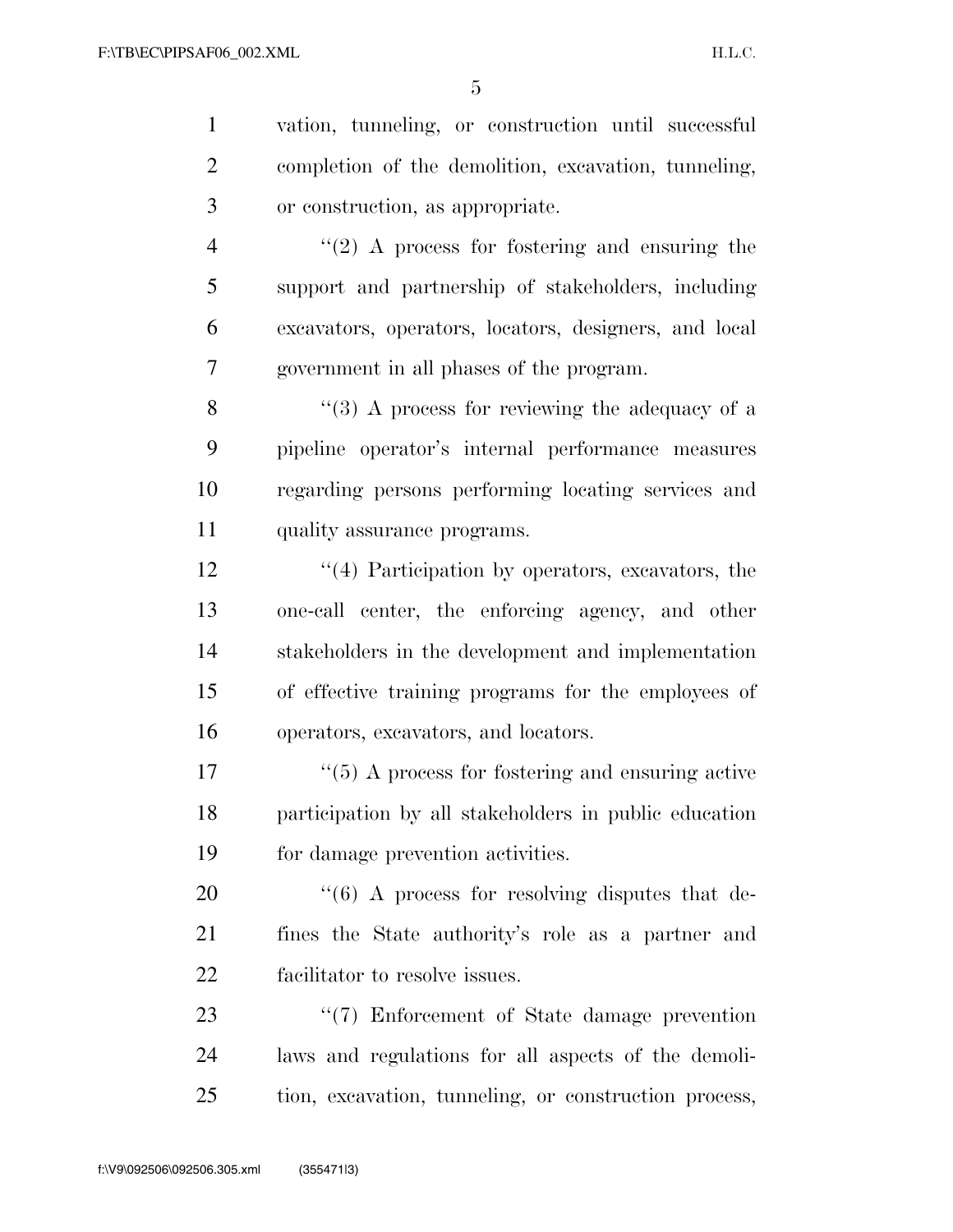including public education, and the use of civil pen- alties for violations assessable by the appropriate State authority.

 ''(8) A process for fostering and promoting the use, by all appropriate stakeholders, of improving technologies that may enhance communications, un- derground pipeline locating capability, and gathering and analyzing information about the accuracy and effectiveness of locating programs.

 $\frac{10}{2}$  ''(9) A process for review and analysis of the ef- fectiveness of each program element, including a means for implementing improvements identified by such program reviews.

14 "(c) GRANTS TO STATES.—

15 ''(1) In GENERAL.—The Secretary may make a grant of financial assistance to a State authority that is eligible under this section to assist in improv- ing the overall quality and effectiveness of a damage prevention program of a State. In making grants under this section, the Secretary shall take into con- sideration the commitment of each State to ensuring the effectiveness of its damage prevention program, including legislative and regulatory actions taken by the State.

f:\V9\092506\092506.305.xml (355471|3)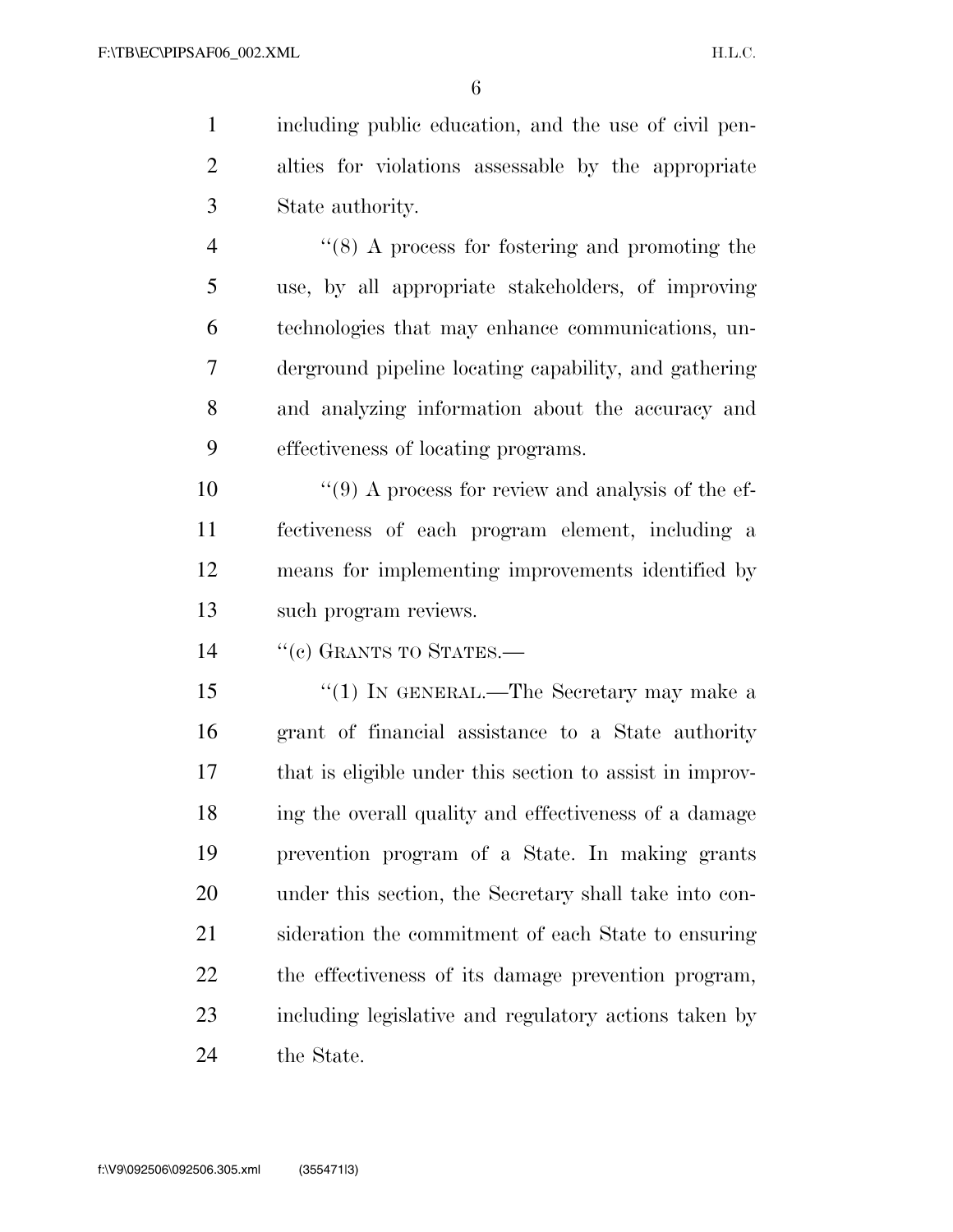1 "(2) APPLICATION.—If a State authority files an application for a grant under this section not later than September 30 of a calendar year, the Sec- retary of Transportation shall review the State's damage prevention program to determine its effec- tiveness. For programs determined to be effective, the Secretary may make a grant of financial assist- ance for the cost of the personnel, equipment, and activities the authority reasonably requires during the next calendar year to carry out an effective dam- age prevention enforcement program. A grant made under this section is not subject to the section 60107(a) limitation on the maximum percentage of funds to be paid by the Secretary. Funds provided under this section may not be used for lobbying or in direct support of litigation.''. (3) In the table of sections of chapter 601, the fol- lowing item is added at the end: ''60134. State damage prevention programs.''. (c) STATE PIPELINE SAFETY GRANTS.—Section

 60107(a) is amended by striking ''not more than 50 per-cent'' and inserting ''not more than 80 percent''.

22 (d) DAMAGE PREVENTION TECHNOLOGY DEVELOP- MENT.—Section 60114 (as amended by this section) is further amended by adding at the end the following new subsection: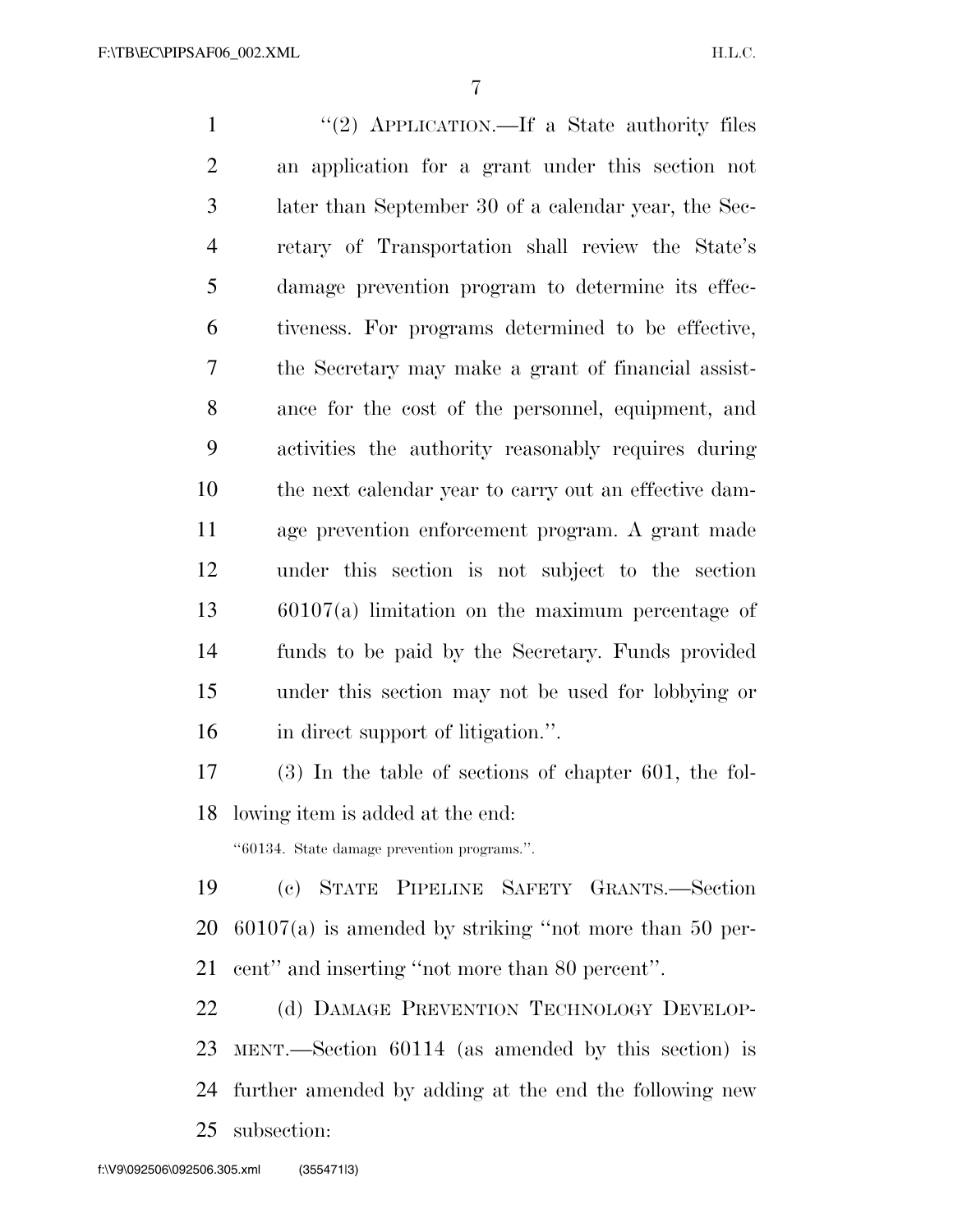''(e) TECHNOLOGY DEVELOPMENT GRANTS.—To the extent and in the amount provided in advance in appro- priations acts, the Secretary may make grants to any or- ganization or entity (not including for-profit entities) for the development of technologies that will facilitate the pre- vention of pipeline damage caused by demolition, exca- vation, tunneling, or construction activities, with emphasis on wireless and global positioning technologies having po- tential for use in connection with notification systems and underground facility locating and marking services. Funds provided under this subsection may not be used for lob- bying or in direct support of litigation. The Secretary may also support such technology development through cooper- ative agreements with trade associations, academic institu-tions, and other organizations.''.

(e) PUBLIC EDUCATION AND AWARENESS.—

 (1) AMENDMENT.—Chapter 61 of title 49, United States Code, is amended by adding at the end the following new section:

#### **''§ 6109. Public education and awareness**

 ''(a) GRANT AUTHORITY.—The Secretary shall make a grant to an appropriate entity for promoting public edu- cation and awareness with respect to the 811 national ex-cavation damage prevention phone number.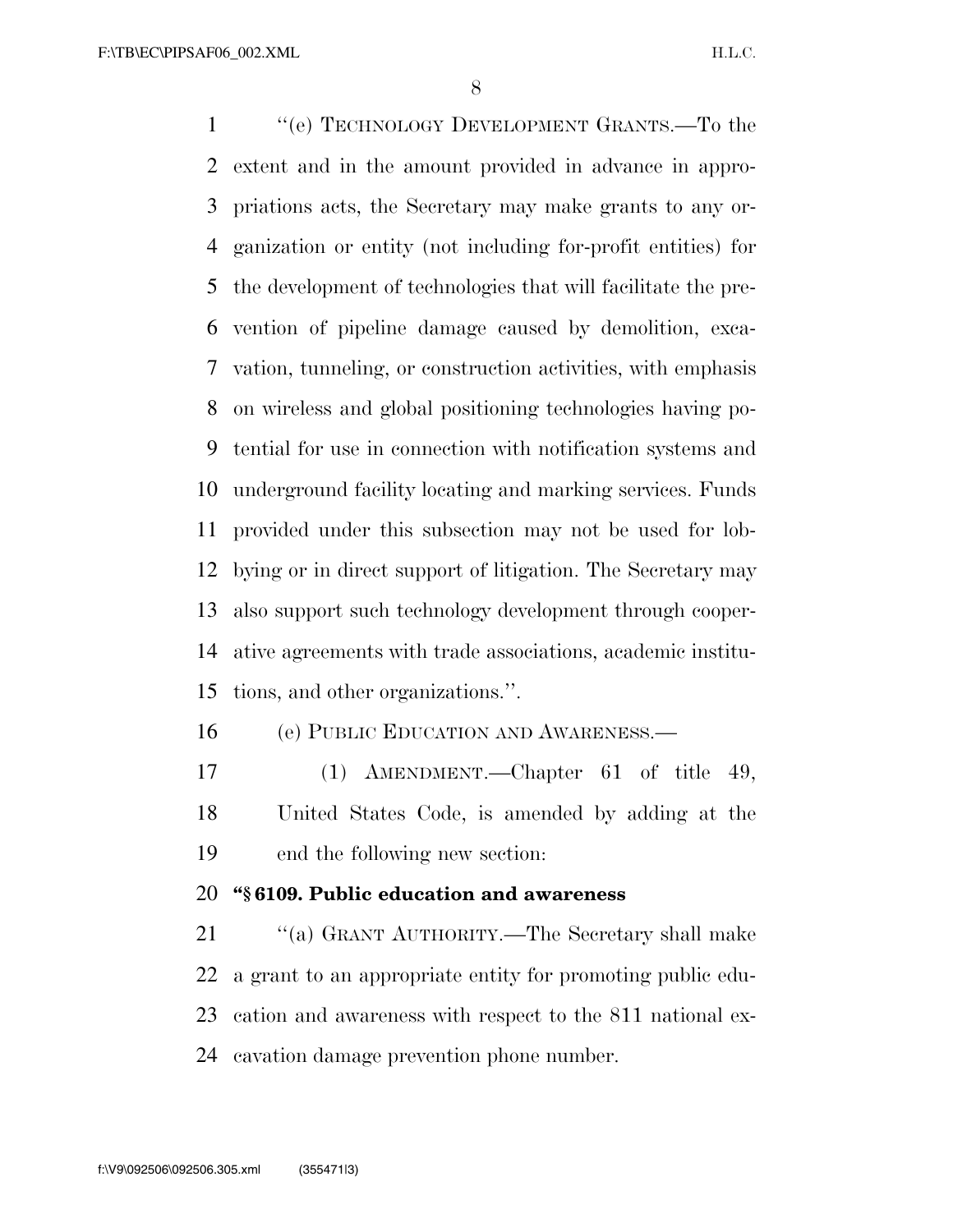''(b) AUTHORIZATION OF APPROPRIATIONS.—There are authorized to be appropriated to the Secretary \$1,000,000 for fiscal year 2007 for carrying out this sec-tion.''.

 (2) CONFORMING AMENDMENT.—The table of sections of chapter 61 of title 49, United States Code, is amended by adding at the end the following new item:

''6109. Public education and awareness.''.

 (f) SAFETY ORDERS.—Section 60117(l) is amended to read as follows:

11 "(I) SAFETY ORDERS.—

12 ''(1) IN GENERAL.—Not later than 1 year after the date of enactment of the Pipeline Safety and Im- provement Act of 2006, the Secretary shall issue regulations providing that, after notice and oppor- tunity for a hearing, if the Secretary determines that a pipeline facility has a condition that poses a pipe- line integrity risk to public safety, property, or the environment, the Secretary may order the operator of the facility to take necessary corrective action, in- cluding physical inspection, testing, repair, replace- ment, or other appropriate action, to remedy that condition.

24 "(2) CONSIDERATIONS.—In making a deter-mination under paragraph (1), the Secretary shall,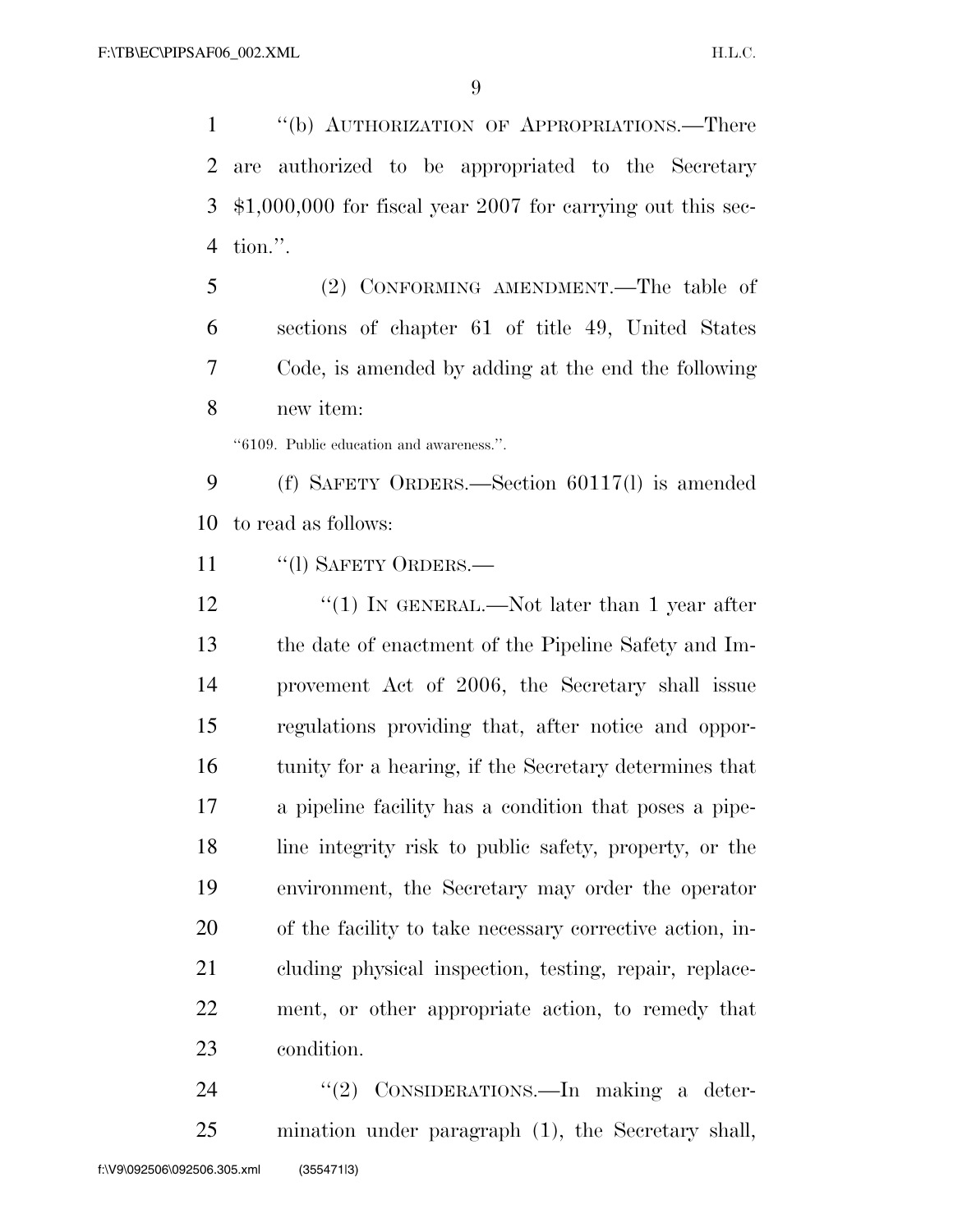| $\mathbf{1}$   | if relevant, and pursuant to the regulations issued  |
|----------------|------------------------------------------------------|
| $\overline{2}$ | under paragraph (1), consider—                       |
| 3              | $\lq\lq$ the considerations specified in section     |
| $\overline{4}$ | 60112(b);                                            |
| 5              | $\lq\lq$ the likelihood that the condition will      |
| 6              | impair the serviceability of a pipeline;             |
| 7              | "(C) the likelihood that the condition will          |
| 8              | worsen over time; and                                |
| 9              | $\lq\lq$ the likelihood that the condition is        |
| 10             | present or could develop on other areas of the       |
| 11             | pipeline.".                                          |
| 12             | (g) INTEGRITY PROGRAM ENFORCEMENT.—Section           |
| 13             | $60109(c)(9)(A)(iii)$ is amended to read as follows: |
| 14             | ``(iii)<br>INADEQUATE PROGRAMS.-If                   |
| 15             | the Secretary determines that a risk anal-           |
| 16             | ysis or integrity management program does            |
| 17             | not comply with the requirements of this             |
| 18             | subsection or regulations issued as de-              |
| 19             | scribed in paragraph $(2)$ , has not been ade-       |
| 20             | quately implemented, or is inadequate for            |
| 21             | the safe operation of a pipeline facility, the       |
| 22             | Secretary may conduct proceedings under              |
| 23             | sections $60108(a)$ , $60112$ , $60118(a)$ and       |
| 24             | $(b)$ , 60120, 60122, or any other section of        |
| 25             | this chapter.".                                      |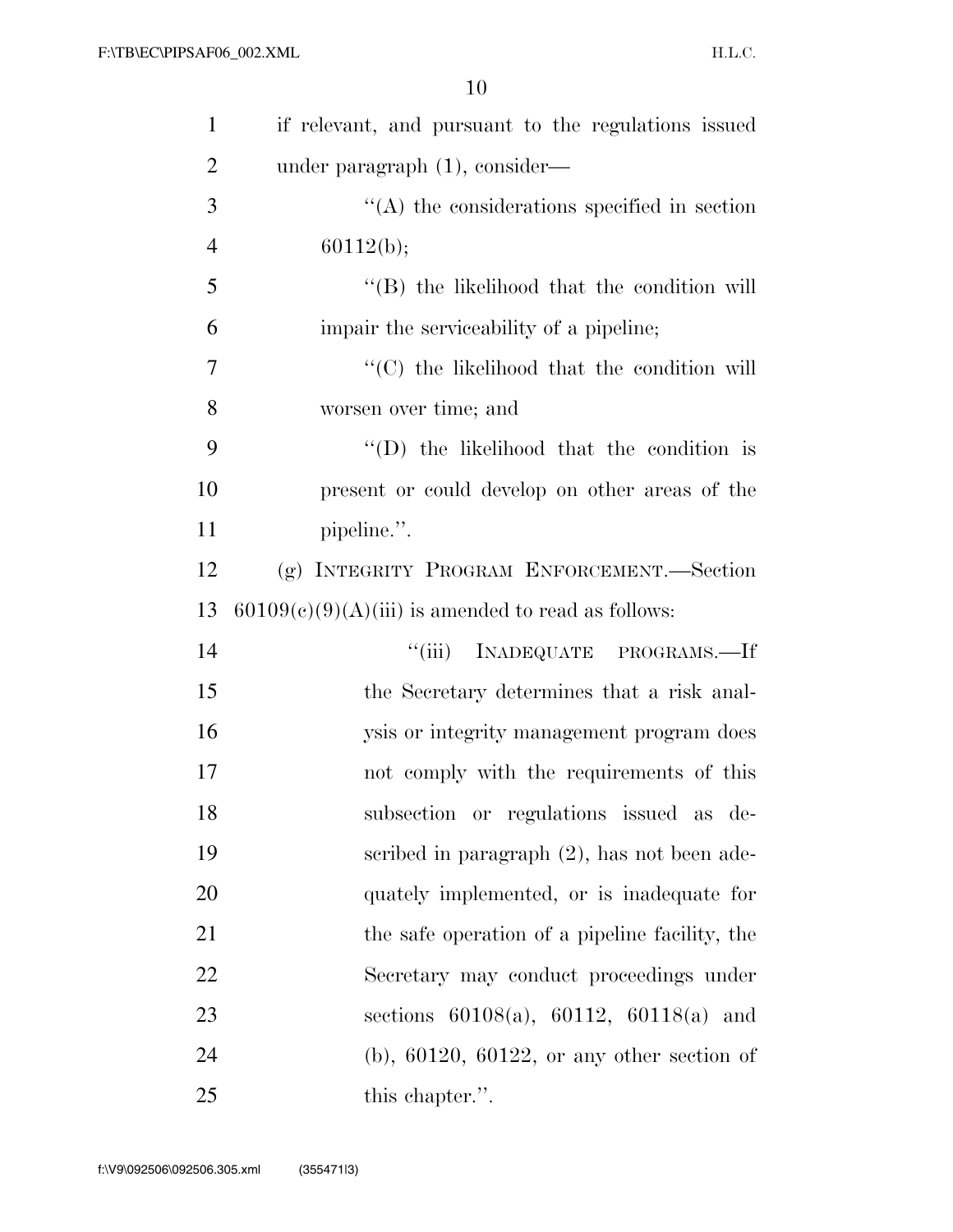(h) LOW-STRESS PIPELINES.—Section 60102(k) is amended to read as follows:

 ''(k) LOW-STRESS HAZARDOUS LIQUID PIPE-LINES.—

5 "(1) MINIMUM STANDARDS.—Not later than 12 months after the date of enactment of the Pipeline Safety Improvement Act of 2006, the Secretary shall issue regulations subjecting low-stress hazardous liq- uid pipelines to the same standards and regulations as other hazardous liquid pipelines, except as pro- vided in paragraph (3). The implementation of the applicable standards and regulatory requirements may be phased in. The regulations issued under this paragraph shall not apply to gathering lines.

15 "(2) GENERAL PROHIBITION AGAINST LOW IN- TERNAL STRESS EXCEPTION.—Except as provided in paragraph (3), the Secretary may not provide an ex- ception to the requirements of this chapter for a hazardous liquid pipeline because the pipeline oper-ates at low internal stress.

21 "(3) LIMITED EXCEPTIONS.—The Secretary shall provide or continue in force exceptions to this subsection for low-stress hazardous liquid pipelines that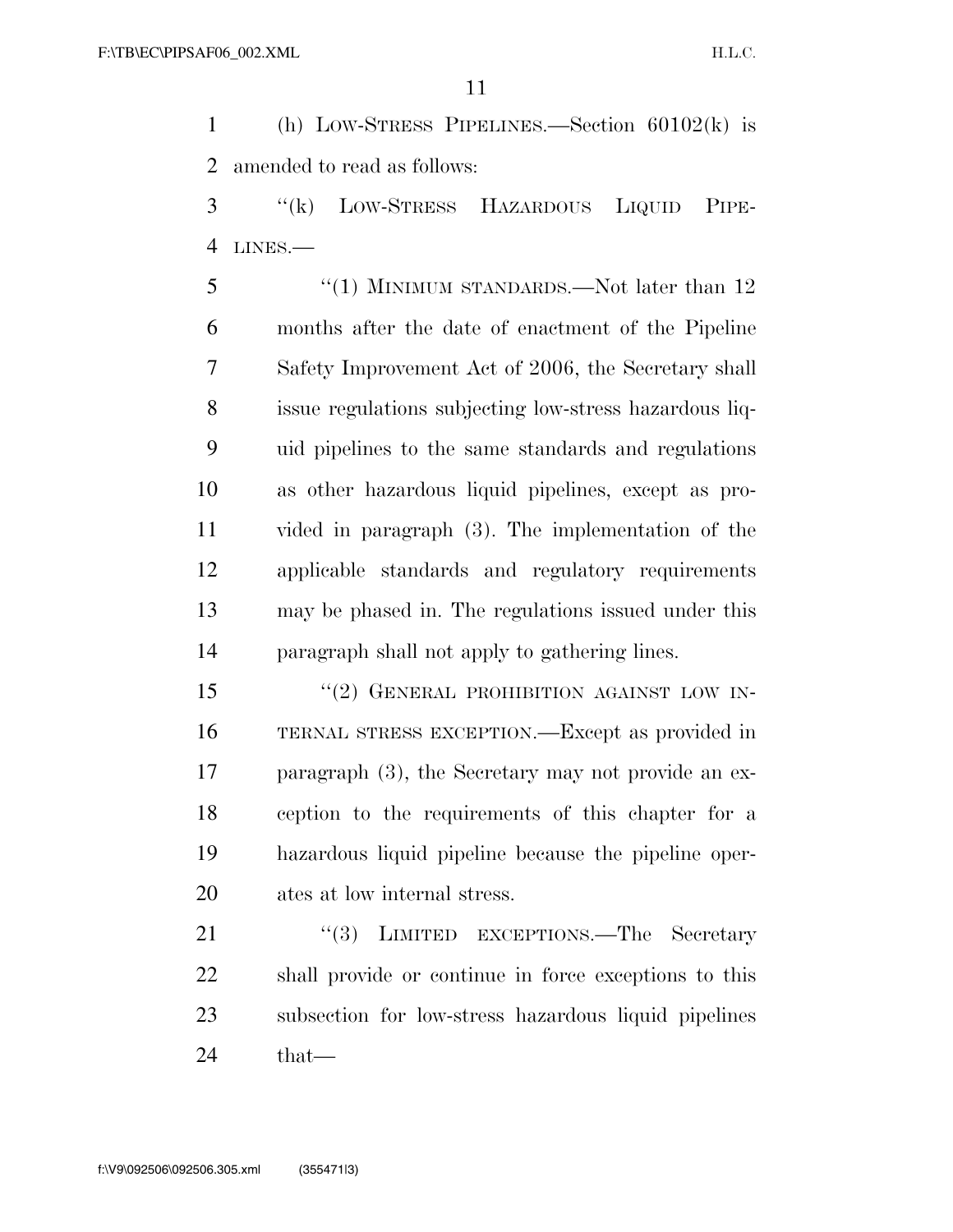| $\mathbf{1}$   | "(A) are subject to safety regulations of               |
|----------------|---------------------------------------------------------|
| $\overline{2}$ | the United States Coast Guard; or                       |
| 3              | "(B) serve refining, manufacturing, or                  |
| $\overline{4}$ | truck, rail, or vessel terminal facilities, if the      |
| 5              | pipeline is less than 1 mile long (measured out-        |
| 6              | side the facility grounds) and does not cross an        |
| 7              | offshore area or a waterway currently used for          |
| 8              | commercial navigation,                                  |
| 9              | until regulations issued under paragraph (1) become     |
| 10             | effective, after which the Secretary may retain or re-  |
| 11             | move those exceptions as appropriate.                   |
| 12             | "(4) RELATIONSHIP TO OTHER LAWS.—Noth-                  |
| 13             | ing in this subsection shall be construed to prohibit   |
| 14             | or otherwise affect the applicability of any other      |
| 15             | statutory or regulatory exemption to any hazardous      |
| 16             | liquid pipeline.                                        |
| 17             | "(5) DEFINITION.—For purposes of this sub-              |
| 18             | section, the term 'low-stress hazardous liquid pipe-    |
| 19             | line' means a hazardous liquid pipeline that is oper-   |
| 20             | ated in its entirety at a stress level of 20 percent or |
| 21             | less of the specified minimum yield strength of the     |
| 22             | line pipe.                                              |
| 23             | "(6) EFFECTIVE DATE.—The requirements of                |
| 24             | this subsection shall not take effect as to low-stress  |
| 25             | hazardous liquid pipeline operators before the effec-   |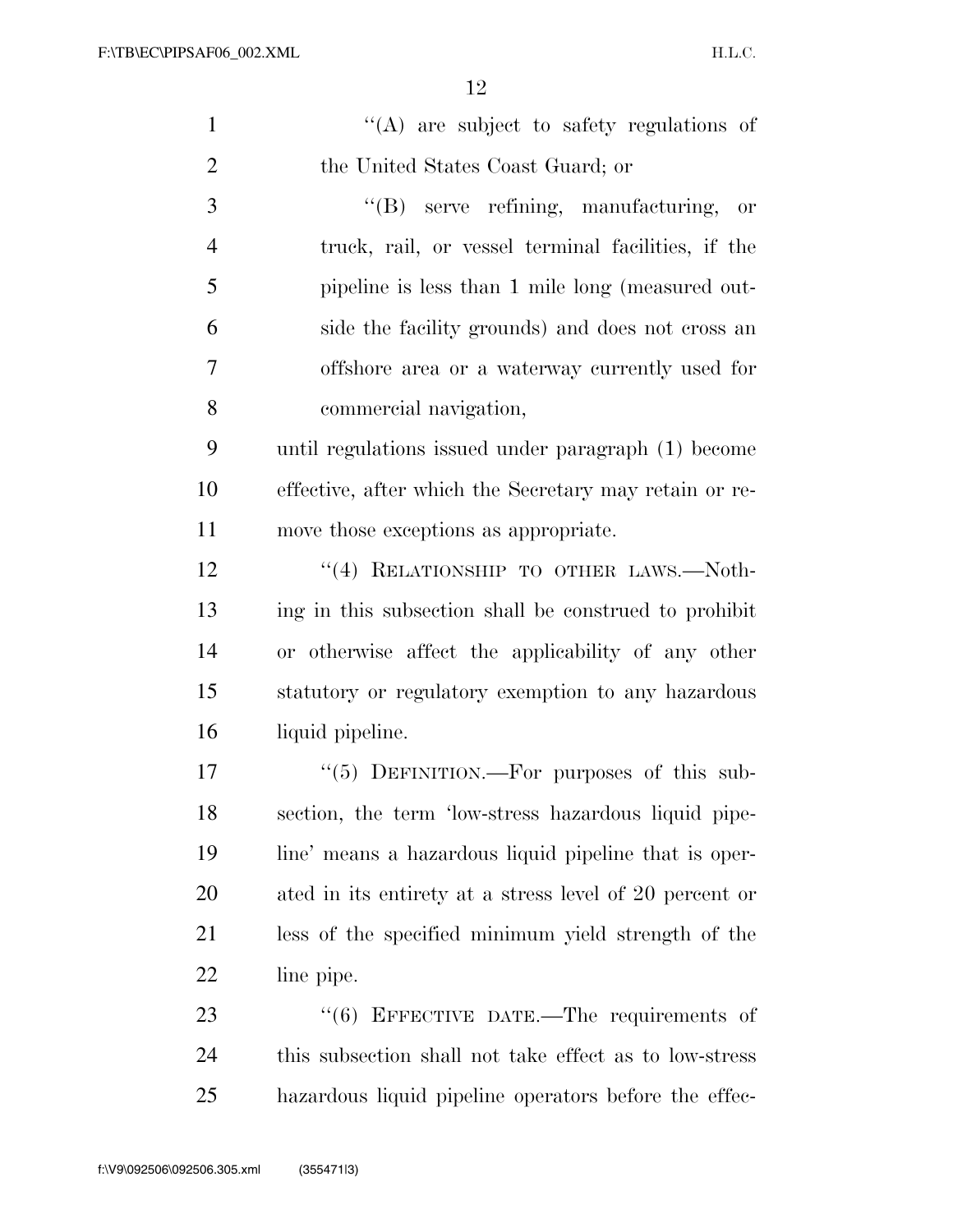tive date of the rules promulgated by the Secretary under this subsection.''.

 (i) CORROSION CONTROL REGULATIONS.—The Sec- retary of Transportation, in consultation with the Tech- nical Hazardous Liquid Pipeline Safety Standards Com- mittee and other appropriate entities, shall review the in- ternal corrosion control regulations set forth in subpart H of part 195 of title 49 of the Code of Federal Regula- tions to determine if such regulations are currently ade- quate to ensure that the pipeline facilities subject to such regulations will not present a hazard to public safety or the environment. The Secretary shall submit a report to the Congress within one year after the date of enactment of this Act containing the results of such review, and may modify such regulations if necessary and appropriate.

 (j) CRITICAL ENERGY INFRASTRUCTURE STUDY.— The Secretary of Energy, in consultation with the Sec- retary of Transportation, shall analyze the domestic trans- port of crude oil and other petroleum products by pipeline. Such analysis shall identify areas where reliability con- cerns exist or where failure or unplanned loss of individual pipeline facilities may cause shortages of crude oil or other petroleum products or price disruptions. Not later than one year after the date of enactment of this Act, the Secre-taries shall submit a report to the Congress setting forth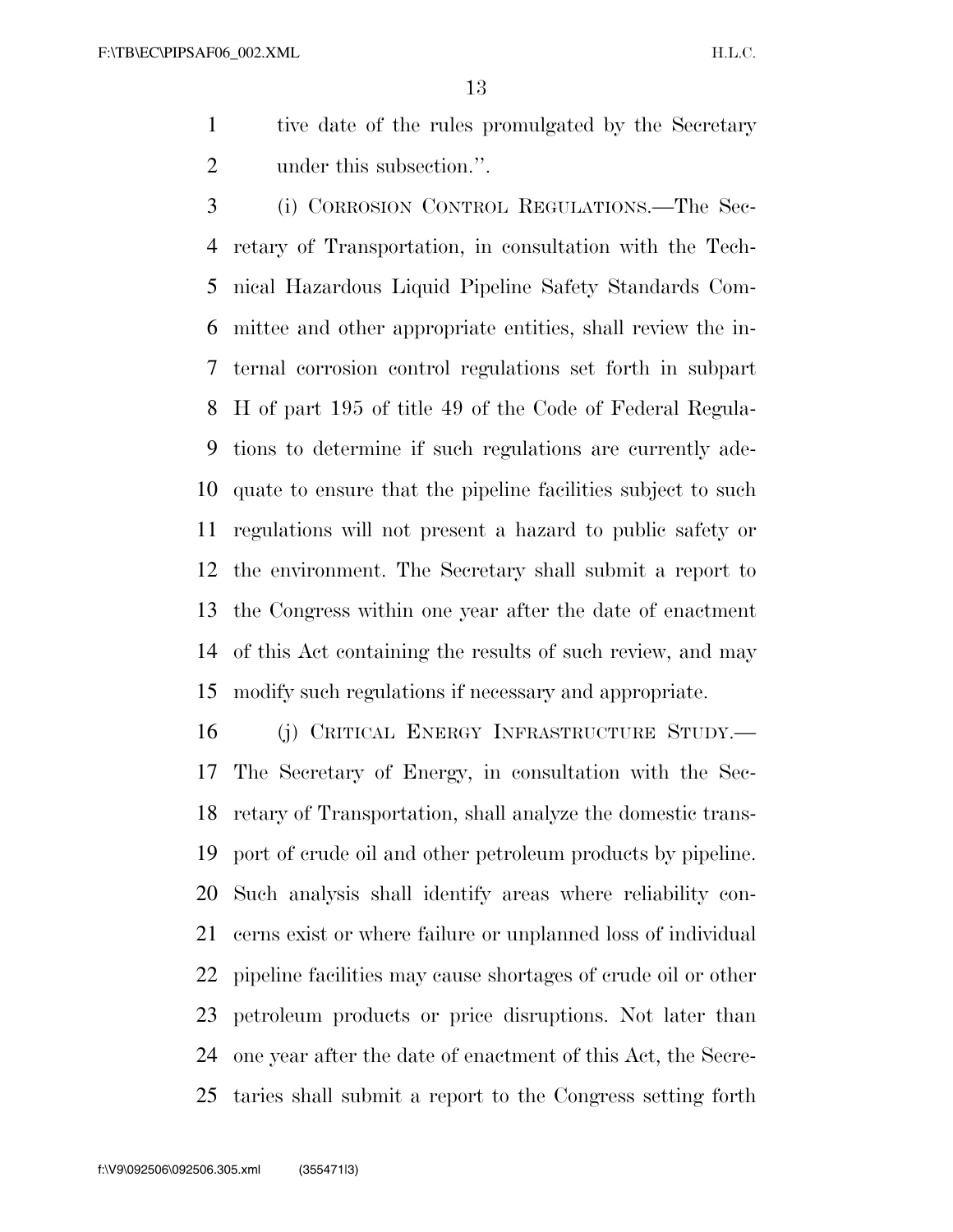their recommendations to reduce the likelihood of such shortages or disruptions.

 (k) NATURAL GAS PIPELINES.—The Secretary shall review and comment on the Comptroller General report issued under section 14(d)(1) of the Pipeline Safety Im- provement Act of 2002 (49 U.S.C. 60109 note), and not later than 60 days after the date of enactment of this Act, transmit to the Congress any legislative recommendations the Secretary considers necessary and appropriate to im-plement the conclusions of that report.

 (l) TECHNICAL ASSISTANCE GRANTS.—Section 60130 is amended—

13 (1) in subsection (a)(1) by striking "The Sec- retary shall establish competitive'' and insert ''No grants may be awarded under section 60114(e) until 16 the Secretary has established competitive'';

 (2) by redesignating paragraph (2) of sub-section (a) as paragraph (4);

 (3) by inserting after paragraph (1) of sub-section (a) the following new paragraphs:

21 "(2) DEMONSTRATION GRANTS.—At least the first 3 grants awarded under this section shall be demonstration grants for the purpose of dem-onstrating and evaluating the utility of grants under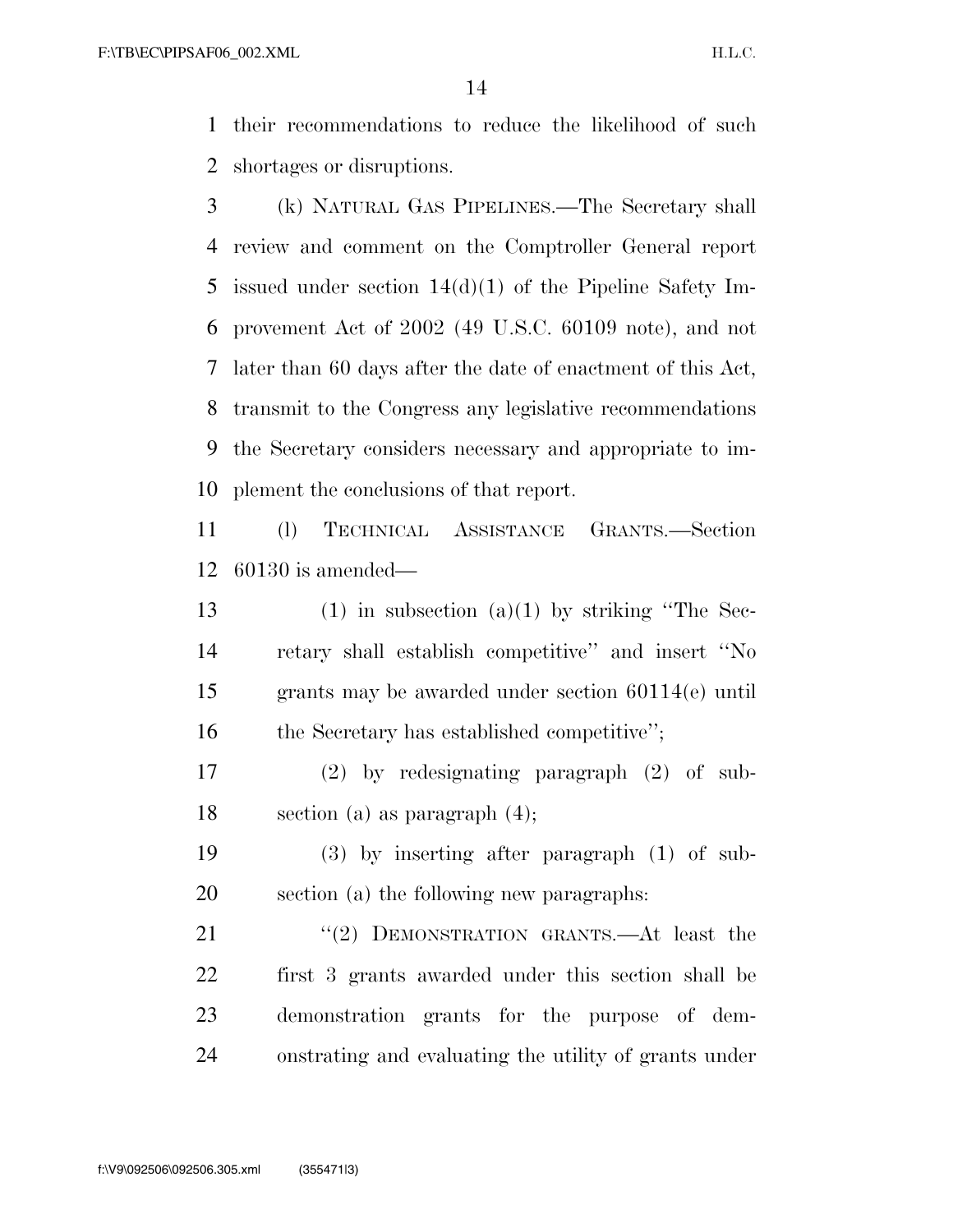this section. Each such demonstration grant shall not exceed \$25,000.

3 "(3) DISSEMINATION OF TECHNICAL FIND- INGS.—Each recipient of a grant under this section shall ensure that the technical findings made pos- sible by the grants are made available to the rel- evant operators, and that open communication be- tween the grant recipients, local operators, local communities, and other interested parties is encour-aged.''; and

 (4) in subsection (d) by striking ''2006'' and in-12 serting "2010".

 (m) ENFORCEMENT TRANSPARENCY.—(1) Chapter 601, as amended by this section, is amended by adding at the end the following new section:

#### **''§ 60135. Enforcement transparency.**

17 ''(a) In GENERAL.—Not later than 12 months after the date of enactment of this section, the Secretary shall— 19 ''(1) provide a monthly updated summary to the public of all gas and hazardous liquid pipeline enforcement actions taken by the Secretary or the Pipeline and Hazardous Materials Safety Adminis- tration, from the time a notice commencing an en- forcement action is issued until the enforcement ac-tion is final. Each summary shall include identifica-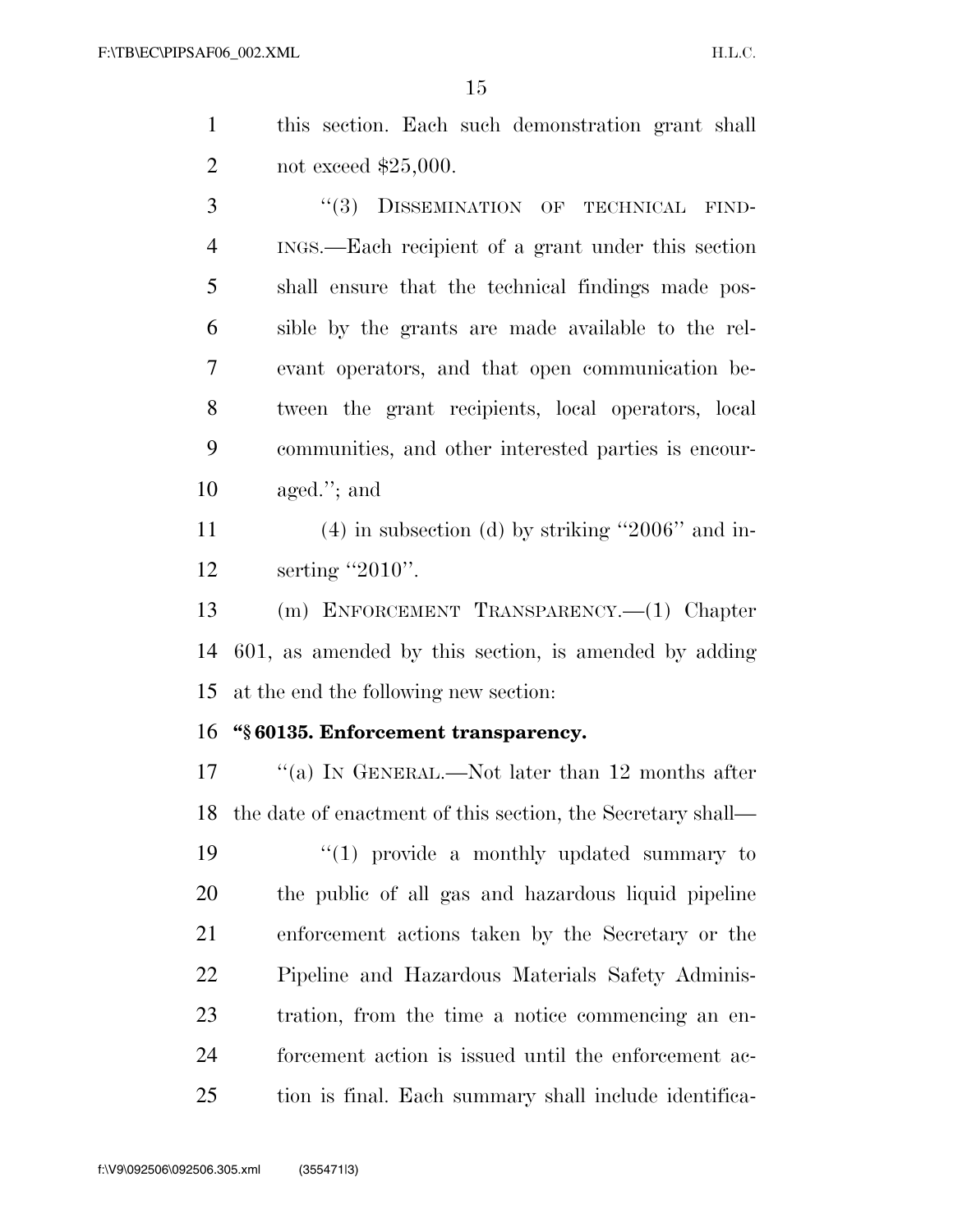tion of the operator involved in the enforcement ac- tivity, the type of alleged violation, the penalty or penalties proposed, any changes in case status since the previous summary, the final assessment amount of each penalty, and the reasons for a reduction in the proposed penalty, if appropriate; and

 $\frac{1}{2}$  ''(2) provide a mechanism by which a pipeline operator named in an enforcement action may make information, explanations, or documents it believes are responsive to the enforcement action available to the public.

 ''(b) ELECTRONIC POSTING.—Each summary re- quired under this section shall be made available to the public via posting by electronic means.

 ''(c) RELATIONSHIP TO FOIA.—Nothing in this sec- tion shall be construed to require disclosure of information or records that would be exempt from disclosure under section 552 of title 5, United States Code (commonly known as the Freedom of Information Act).''.

 (2) In the table of sections of chapter 601, as amend- ed by this section, the following item is added at the end: ''60135. Enforcement transparency.''.

 (n) COST REIMBURSEMENTS.—Section 60117 is amended by adding at the end the following new sub-section: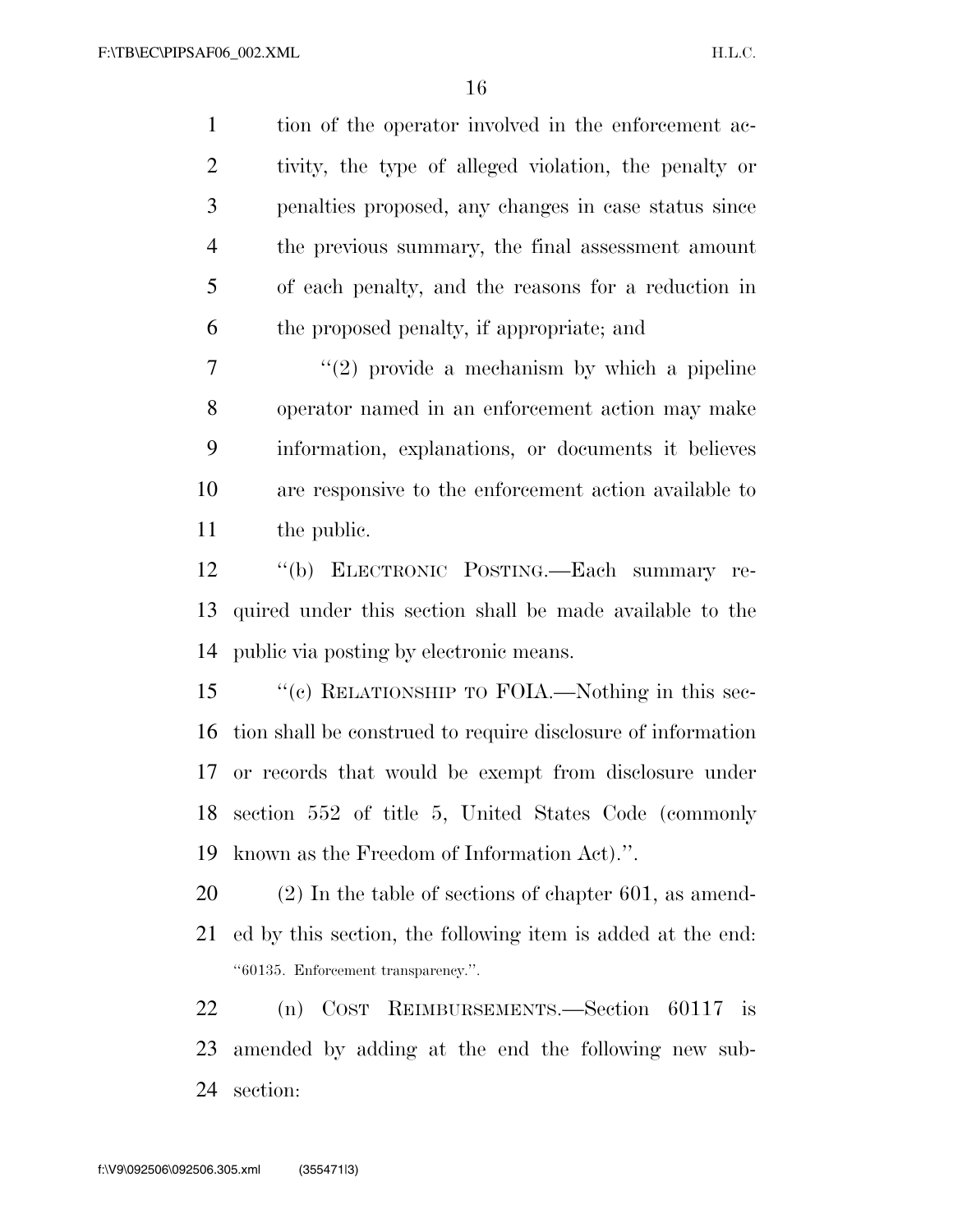''(n) COST RECOVERY FOR DESIGN REVIEWS.—If the Secretary conducts facility design safety reviews in con- nection with a proposal to construct, expand, or operate a liquefied natural gas pipeline facility, the Secretary may require the person requesting such reviews to pay the asso- ciated staff costs relating to such reviews incurred by the Secretary, such funds to be deposited into the pipeline safety fund. Funds deposited pursuant to this section are authorized to be appropriated for the purposes set forth in section 60301(d). The Secretary may assess such costs in any reasonable manner.''. (o) DIRECT LINE SALES.—Section 60101(a) is amended— (1) by amending paragraph (6) to read as fol- lows: 16 '(6) 'interstate gas pipeline facility' means a gas pipeline facility— 18 ''(A) used to transport gas; and ''(B) subject to the jurisdiction of the Commission under the Natural Gas Act (15 U.S.C. 717 et seq.);''; and (2) by amending paragraph (9) to read as fol- lows: 24 "(9) 'intrastate gas pipeline facility' means a

gas pipeline facility and transportation of gas within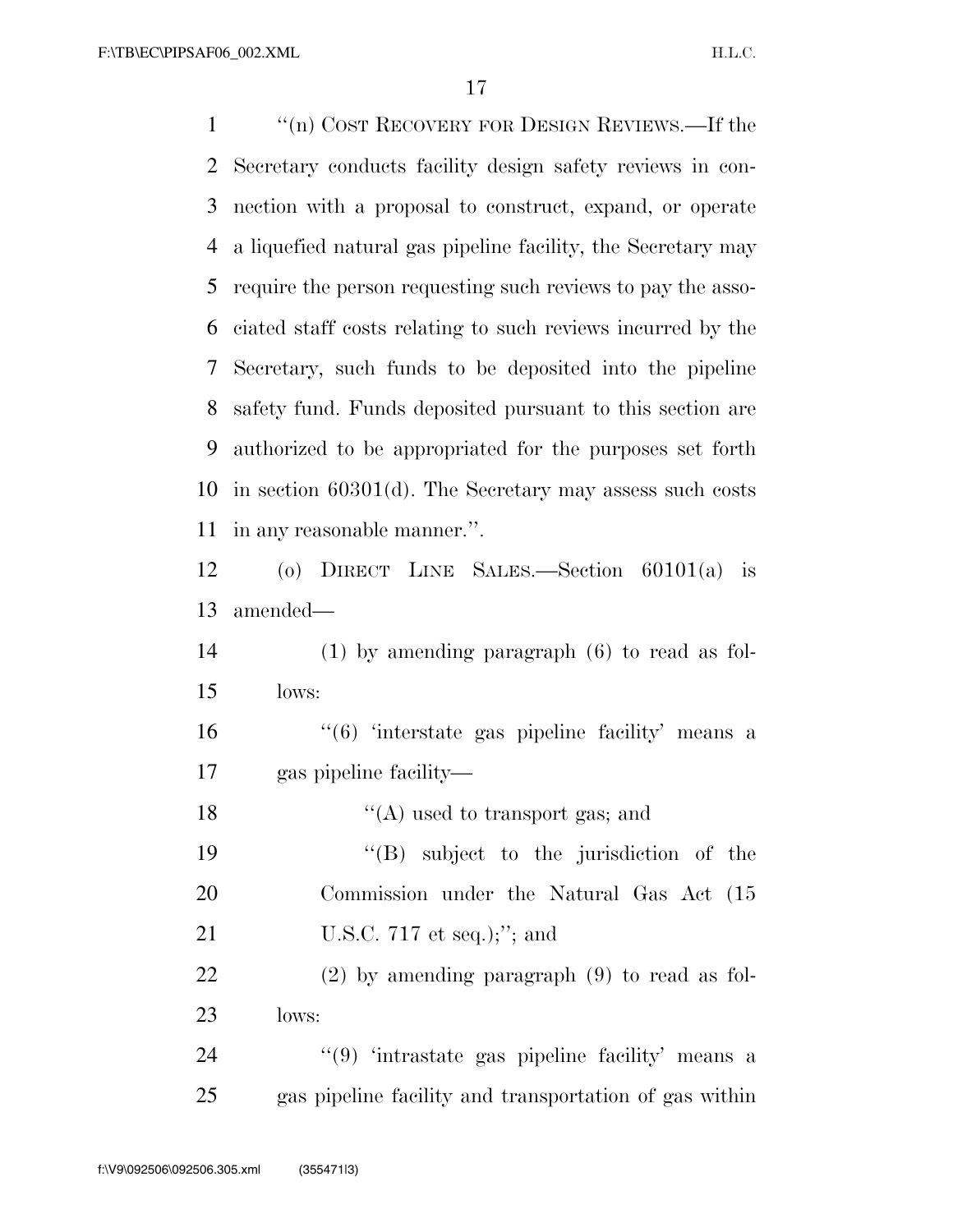a State not subject to the jurisdiction of the Com- mission under the Natural Gas Act (15 U.S.C. 717 et seq.);''.

### **SEC. 3. DISTRIBUTION INTEGRITY MANAGEMENT PRO-GRAM RULEMAKING DEADLINE.**

 Section 60109 of title 49, United States Code, is amended by adding at the end the following:

8 "(e) DISTRIBUTION INTEGRITY MANAGEMENT PRO- GRAMS.—Not later than 1 year after the date of enact- ment of this subsection, the Secretary shall prescribe min- imum standards for integrity management programs for distribution pipelines.''.

#### **SEC. 4. AUTHORIZATION OF APPROPRIATIONS.**

 (a) Section 60125(a) is amended to read as follows: ''(a) GAS AND HAZARDOUS LIQUID.—To carry out this chapter (except for section 60107) related to gas and hazardous liquid, the following amounts are authorized to be appropriated to the Secretary, from fees collected under section 60301 in each respective year, and from the Oil Spill Liability Trust Fund:

 ''(1) For fiscal year 2007, \$55,497,000, of which \$39,872,000 shall be from fees and \$15,625,000 shall be from the Fund.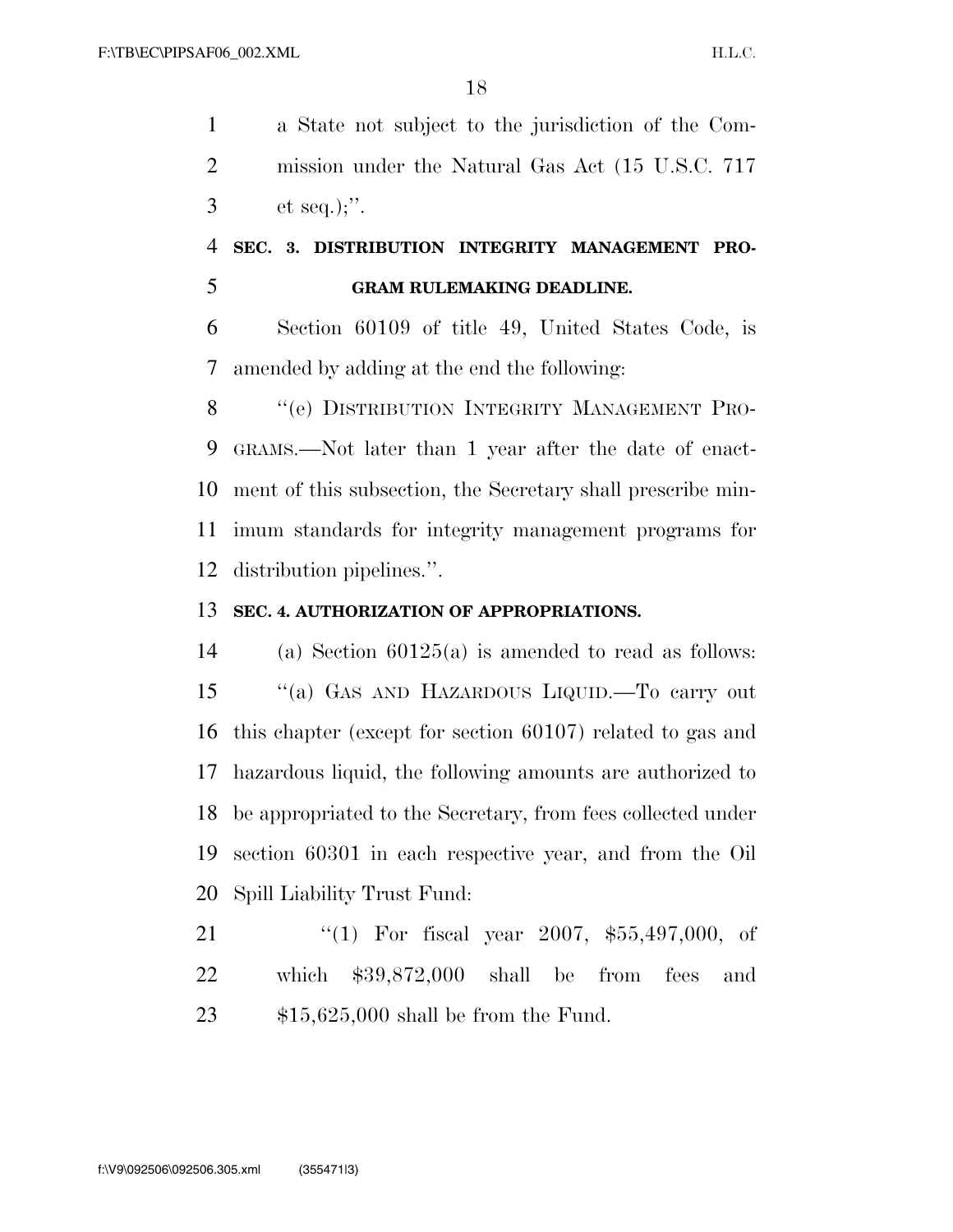| $\mathbf{1}$   | "(2) For fiscal year 2008, $$57,997,000$ , of            |
|----------------|----------------------------------------------------------|
| $\overline{2}$ | which $$42,651,000$ shall be from fees and               |
| 3              | $$15,346,000$ shall be from the Fund.                    |
| $\overline{4}$ | "(3) For fiscal year 2009, $$60,482,000$ , of            |
| 5              | which $$44,839,000$ shall be from fees and               |
| 6              | $$15,643,000$ shall be from the Fund.                    |
| $\overline{7}$ | "(4) For fiscal year 2010, $$62,375,000$ , of            |
| $8\,$          | which $$46,444,000$ shall be from fees<br>and            |
| 9              | $$15,931,000$ shall be from the Fund.".                  |
| 10             | (b) Section $60125(b)(l)$ is amended to read as follows: |
| 11             | "(1) To carry out section 60107, the following           |
| 12             | amounts are authorized to be appropriated to the         |
| 13             | Secretary, from fees collected under section 60301       |
| 14             | in each respective year, and from the Oil Spill Li-      |
| 15             | ability Trust Fund:                                      |
| 16             | "(A) For fiscal year 2007, $$20,238,000$ , of            |
| 17             | which $$17,053,000$ shall be from fees and               |
| 18             | $$3,185,000$ shall be from the Fund.                     |
| 19             | "(B) For fiscal year 2008, $$23,221,000$ , of            |
| 20             | which $$19,567,000$ shall be from fees and               |
| 21             | $$3,654,000$ shall be from the Fund. Of the              |
| 22             | amount appropriated, \$1,500,000 shall be avail-         |
| 23             | able for fiscal year 2008 for the grants to              |
| 24             | States authorized in section 60134.                      |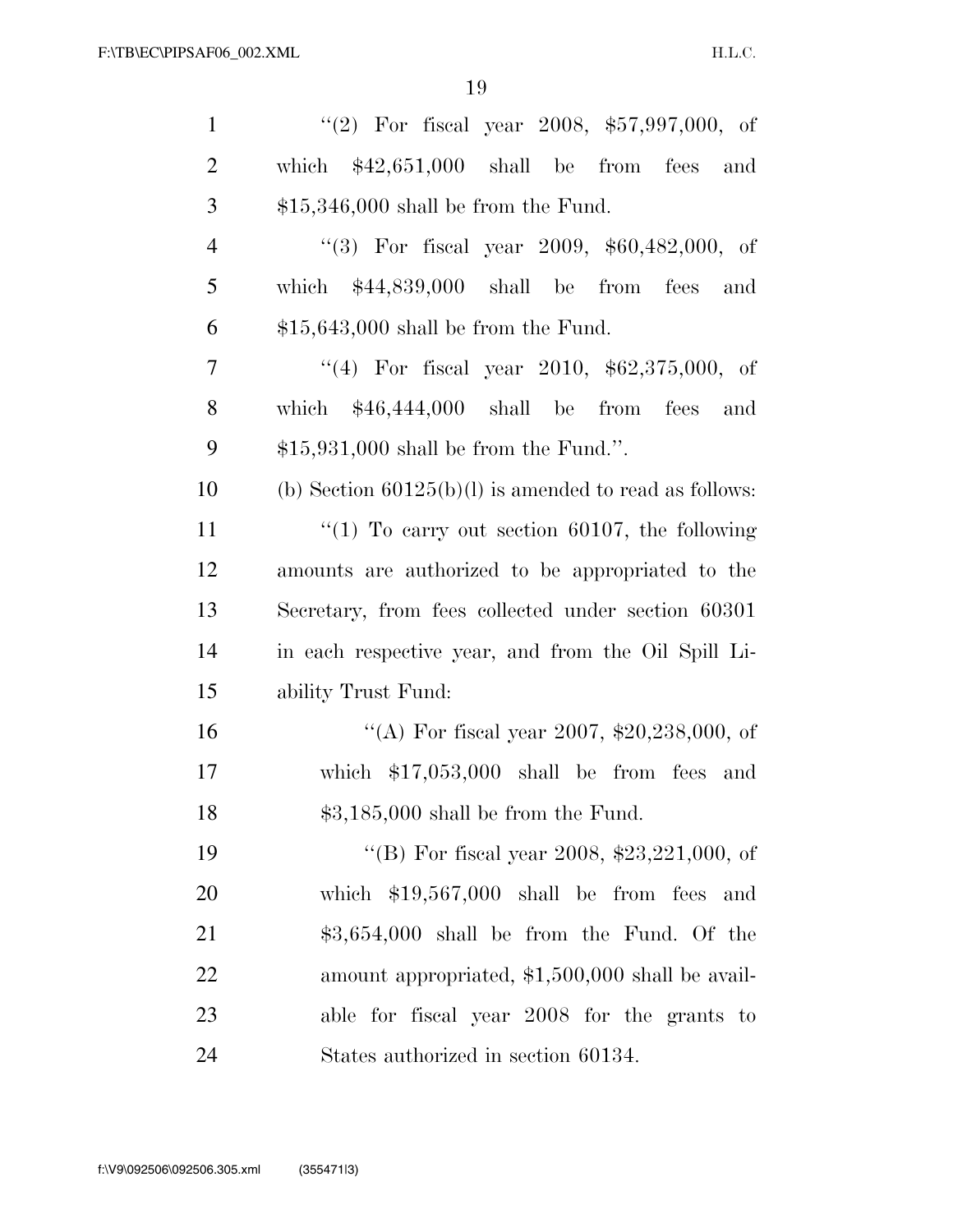| $\mathbf{1}$   | "(C) For fiscal year 2009, $$24,513,000$ , of             |
|----------------|-----------------------------------------------------------|
| $\overline{2}$ | which $$20,656,000$ shall be from fees and                |
| 3              | $$3,857,000$ shall be from the Fund. Of the               |
| $\overline{4}$ | amount appropriated, \$1,750,000 shall be avail-          |
| 5              | able for fiscal year 2009 for the grants to               |
| 6              | States authorized in section 60134.                       |
| 7              | "(D) For fiscal year 2010, $$25,855,000$ , of             |
| 8              | which $$21,786,000$ shall be from fees<br>and             |
| 9              | $$4,069,000$ shall be from the Fund. Of the               |
| 10             | amount appropriated, \$2,000,000 shall be avail-          |
| 11             | able for fiscal year 2010 for the grants to               |
| 12             | States authorized in section 60134.".                     |
| 13             | (c) Section $60125(c)$ is repealed.                       |
| 14             | (d) Subsections (d) and (e) of section $60125$ are re-    |
| 15             | designated as subsections (c) and (d), respectively.      |
| 16             | (e) Section $60125(c)(2)$ , as so redesignated by sub-    |
| 17             | section (d) of this section, is amended by striking "2003 |
| 18             | through $2006$ " and inserting " $2007$ through $2010$ ". |
| 19             | (f) Section $6105(c)(2)$ is amended by striking "fiscal   |
| 20             | years 2003 through 2006" and inserting "fiscal years      |
| 21             | $2007$ through $2010$ ".                                  |
| 22             | $(g)$ Section 6107 is amended—                            |
| 23             | $(1)$ in subsection $(a)$ , by striking "fiscal years"    |
| 24             | 2003 through 2006" and inserting "fiscal years            |
| 25             | $2007$ through $2010$ "; and                              |